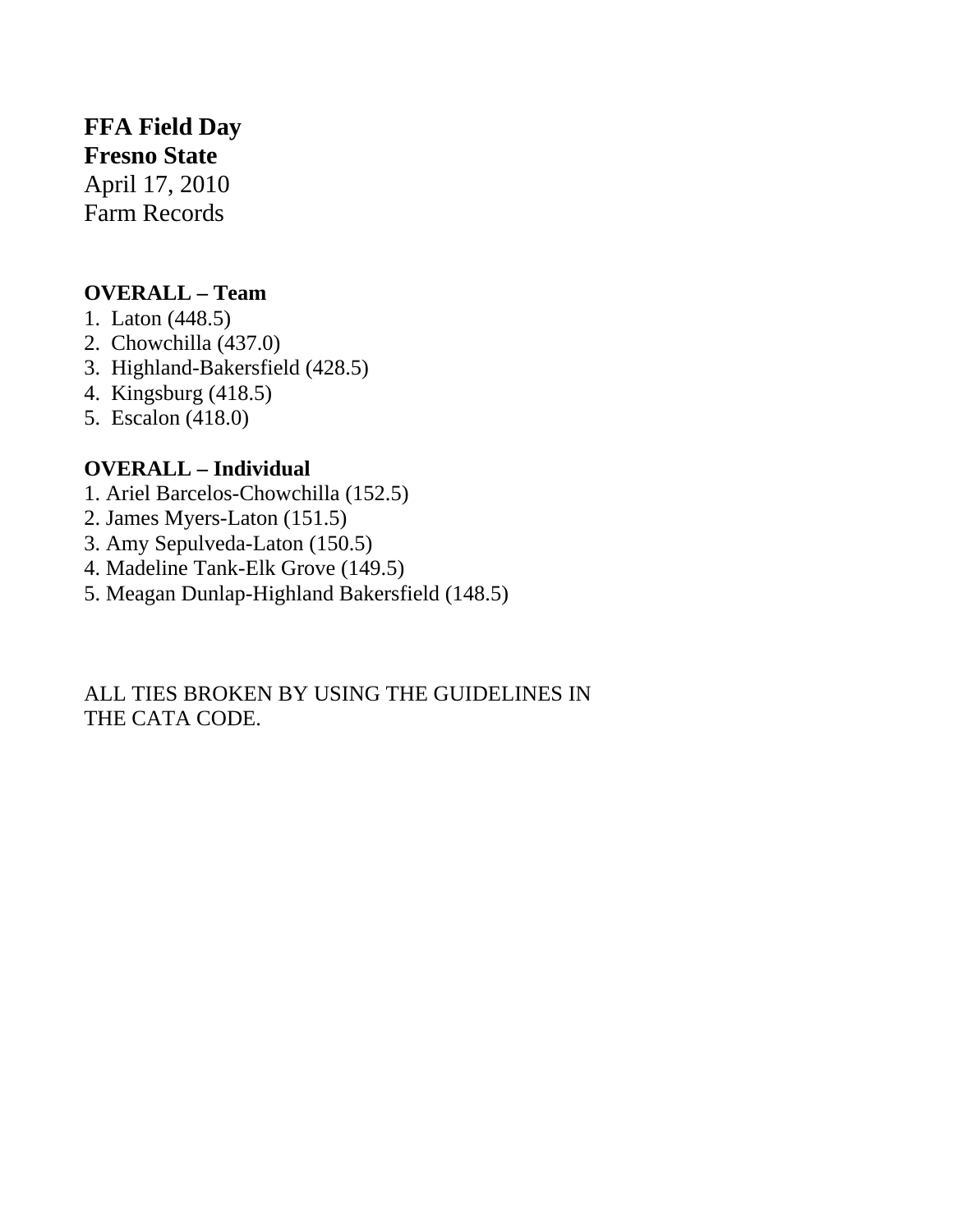|                          |                                                 |                                        | 50             | 25            | 100      | 175                |              |      |
|--------------------------|-------------------------------------------------|----------------------------------------|----------------|---------------|----------|--------------------|--------------|------|
|                          |                                                 |                                        |                |               |          |                    |              |      |
| ID                       |                                                 |                                        |                |               |          |                    | <b>Team</b>  |      |
|                          | <b>Number</b> Contestant                        | <b>Chapter</b>                         | <b>Journal</b> | <b>Budget</b> | Written  | <b>Total score</b> | <b>Score</b> | Rank |
| 29                       | <b>Elizabeth Raya</b>                           | <b>Arbuckle</b>                        | 41.5           | 21            | 52       | 114.5              |              |      |
| 105                      | Yajaira Rocha                                   | <b>Arbuckle</b>                        | 15.5           | 17.5          | 44       | 77                 | 191.5        |      |
| 49                       | <b>Karely Ruiz</b>                              | <b>Calexico</b>                        | 41             | 12.5          | 71       | 124.5              |              |      |
| 98                       | <b>Tony Hernandez</b>                           | <b>Calexico</b>                        | 36.5           | 22            | 65       | 123.5              |              |      |
| 27                       | <b>Dylan Castillo</b>                           | <b>Calexico</b><br>Calexico            | 39             | 20.5          | 62       | 121.5              | 369.5        |      |
| 13                       | <b>Andrea Pineda</b><br><b>Ariel Barcelos</b>   | Chowchilla                             | 44.5           | 20            | 53       | 117.5              |              |      |
| 15                       | <b>Maram Misleh</b>                             | Chowchilla                             | 50             | 19.5          | 83       | 152.5              |              |      |
| 62                       | <b>Samuel Mercado</b>                           | Chowchilla                             | 44.5           | 19            | 80       | 143.5              |              |      |
| 86                       | <b>Iman Mosleh</b>                              | Chowchilla                             | 44.5           | 17.5          | 79       | 141                | 437          |      |
| 37                       | <b>Sydney Reese</b>                             | <b>East Nicolaus</b>                   | 41             | 15            | 79       | 135                |              |      |
| 95                       | <b>Haleigh Fuentes</b>                          | <b>East Nicolaus</b>                   | 49             | 24.5          | 65       | 138.5              |              |      |
| 34                       |                                                 | <b>East Nicolaus</b>                   | 45             | 21            | 45       | 111                |              |      |
| 71                       | <b>Morgan Reese</b>                             |                                        | 40.5           | 7.5           | 60       | 108                | 357.5        |      |
| 85                       | <b>Samantha Skelly</b>                          | <b>East Nicolaus</b>                   | 36             | 23.5          | 44       | 103.5              |              |      |
| 25                       | <b>Davis Neary</b>                              | <b>El Capitan</b>                      | 35.5           | 21            | 65       | 121.5              |              |      |
| 6                        | Ali Morgan                                      | <b>El Capitan</b><br><b>El Capitan</b> | 46.5           | 15            | 56       | 117.5              |              |      |
| 102                      | <b>Sydney Morencuse</b><br><b>Madeline Tank</b> | <b>Elk Grove</b>                       | 30             | 23            | 56       | 109                | 348          |      |
| 61                       | <b>Kendall Cahill</b>                           | <b>Elk Grove</b>                       | 45.5           | 20            | 84       | 149.5              |              |      |
| 55                       | <b>Jordan Gravert</b>                           | <b>Elk Grove</b>                       | 36.5           | 20            | 81       | 137.5              |              |      |
| 45                       |                                                 | <b>Escalon</b>                         | 33             | 21.5          | 60       | 114.5              | 401.5        |      |
| 26                       | <b>Derek Veenstra</b>                           | <b>Escalon</b>                         | 35.5           | 23.5          | 83       | 142                |              |      |
| $\mathbf{1}$             | <b>Aaliyah Wallace</b><br><b>Andrea Herrera</b> | <b>Escalon</b>                         | 46.5           | 21.5          | 71       | 139                |              |      |
| 12                       | <b>Zach Farris</b>                              | <b>Escalon</b>                         | 44             | 21            | 72       | 137                | 418          |      |
| 107                      | <b>Wade Colburn</b>                             | Fallbrook                              | 32             | 23            | 70       | 125                |              |      |
| 103                      | <b>Raquel Varela</b>                            | <b>Fallbrook</b>                       | 47             | 19.5          | 75       | 141.5              |              |      |
| 81                       | <b>Brittnie Boyd</b>                            | <b>Fallbrook</b>                       | 40.5           | 23            | 70       | 133.5              |              |      |
| 18                       | <b>Sara Riddick</b>                             | <b>Fallbrook</b>                       | 35             | 23            | 48       | 106                | 381          |      |
| 89                       | <b>Matthew Hanlin</b>                           | <b>Fresno-Central</b>                  | 22.5           | 20.5          | 62<br>57 | 105                |              |      |
| 63                       | <b>Cassie Hanlin</b>                            | <b>Fresno-Central</b>                  | 42.5           | 22.5          |          | 122                |              |      |
| 19                       | <b>Courtney Drudge</b>                          | <b>Fresno-Central</b>                  | 41.5           | 14.5<br>19    | 63<br>51 | 119<br>110.5       | 351.5        |      |
| 22<br>90                 | <b>Sarah Allen</b>                              | <b>Fresno-Central</b>                  | 40.5           | 23.5          | 71       | 138.5              |              |      |
| 47                       | <b>Kaity Carpenter</b>                          | Galt                                   | 44             | 22            | 80       | 141                |              |      |
| 94                       | <b>Suzanne Paine</b>                            | Galt                                   | 39<br>48       | 21.5          | 70       | 139.5              |              |      |
| 42                       | <b>Jodie Virtue</b>                             | Galt                                   | 39             | 24            | 70       | 133                | 413.5        |      |
| 57                       | <b>Kristen Wright</b>                           | Galt                                   | 40.5           | 19            | 70       | 129.5              |              |      |
| 59                       | <b>Linsay Stevens</b>                           | <b>Herlong</b>                         | 43             | 20            | 60       | 123                |              |      |
| 93                       | <b>Stevie Haghes</b>                            | <b>Herlong</b>                         | 36.5           | 18.5          | 55       | 110                |              |      |
| 48                       | <b>Kalli Miles</b>                              | Herlong                                | 27             | 20            | 54       | 101                | 334          |      |
| 43                       | <b>Jolynn Allen</b>                             | Herlong                                | 28             | 17.5          | 52       | 97.5               |              |      |
| 64                       | <b>Meagan Dunlap</b>                            | Highland-Bakersfield                   | 44.5           | 23            | 81       | 148.5              |              |      |
| 51                       | <b>Kathleen Furtado</b>                         | <b>Highland-Bakersfield</b>            | 37.5           | 23            | 78       | 138.5              |              |      |
| 35                       | <b>Haley Davis</b>                              | Highland-Bakersfield                   | 44.5           | 20            | 72       | 136.5              | 423.5        |      |
| 69                       | <b>Milan Guron</b>                              | <b>Highland-Bakersfield</b>            | 44.5           | 22            | 75       | 141.5              |              |      |
| 58                       | <b>Lesly Larios</b>                             | Holtville                              | 34             | 15            | 49       | 98                 |              |      |
| 74                       | <b>Nydia Garcia</b>                             | Holtville                              | 24             | 18.5          | 34       | 76.5               |              |      |
| 75                       | Olivia Silva                                    | <b>Holtville</b>                       |                | 15.5          | 58       | 73.5               | 248          |      |
| 65                       | <b>Melani Fletcher</b>                          | <b>Kern Valley</b>                     | 37             | 20            | 58       | 115                |              |      |
| 20                       | <b>Chrissie Stroud</b>                          | <b>Kern Valley</b>                     | 14.5           | 23            | 56       | 93.5               |              |      |
| 92                       | <b>Stephanie Driskell</b>                       | <b>Kern Valley</b>                     | 33.5           | 14            | 44       | 91.5               | 300          |      |
| 21                       | <b>Cody Sheckells</b>                           | <b>Kern Valley</b>                     | 13.5           | 9             | 51       | 73.5               |              |      |
| $\overline{\phantom{a}}$ | <b>Allex Brandon</b>                            | <b>Kingsburg</b>                       | 46             | 20            | 82       | 148                |              |      |
| 46                       | <b>Josh Fridland</b>                            | <b>Kingsburg</b>                       | 39             | 16            | 83       | 138                |              |      |
| 4                        | <b>Alecia Moody</b>                             | <b>Kingsburg</b>                       | 43.5           | 21            | 68       | 132.5              | 418.5        |      |
| 56                       | <b>Kristen Edgerly</b>                          | <b>Kingsburg</b>                       | 35.5           | 21            | 71       | 127.5              |              |      |
| 100                      | <b>Vanessa Wengeler</b>                         | Lakeside-El Capitan                    | 38.5           | 17.5          | 50       | 106                | 106          |      |
| 78                       | <b>Peter Delle</b>                              | <b>Las Plumas</b>                      | 38.5           | 20.5          | 51       | 110                |              |      |
|                          |                                                 |                                        |                |               |          |                    |              |      |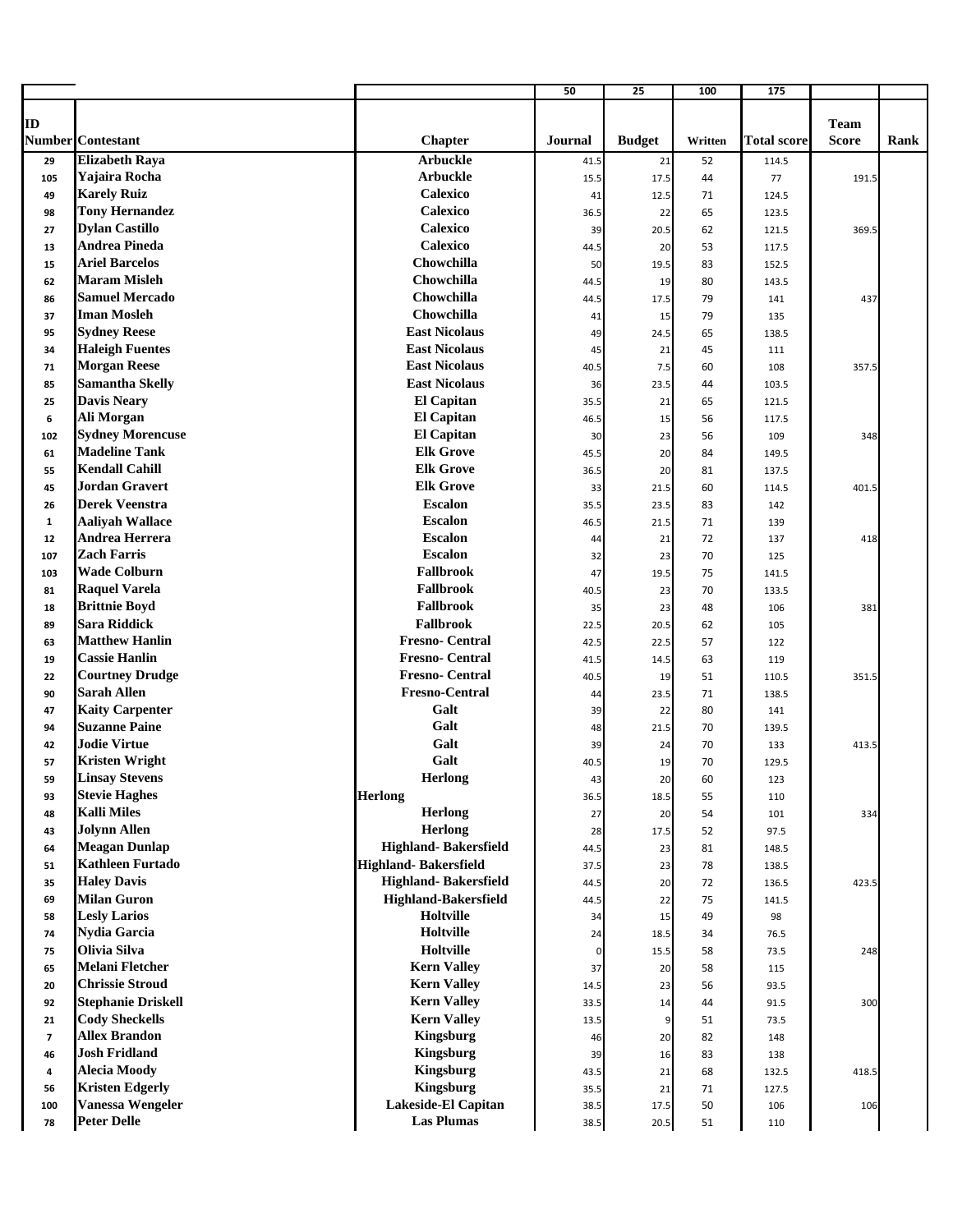| 79             | <b>Rachel Castanon</b>       | <b>Las Plumas</b>            | 27.5      | 22                      | 47 | 96.5  |       |
|----------------|------------------------------|------------------------------|-----------|-------------------------|----|-------|-------|
| 52             | <b>Katrina Webber-Smith</b>  | <b>Las Plumas</b>            | 34        | 14                      | 42 | 90    | 296.5 |
| 38             | <b>James Myers</b>           | Laton                        | 45.5      | 23                      | 83 | 151.5 |       |
| 9              | Amy Sepulveda                | Laton                        | 49        | 18.5                    | 83 | 150.5 |       |
| 53             | <b>Kayla Meneses</b>         | Laton                        | 43        | 22.5                    | 81 | 146.5 | 448.5 |
| 68             | <b>Miguel Jimenez</b>        | Laton                        | 45.5      | 15                      | 82 | 142.5 |       |
| 17             | <b>Bernardo Garcia</b>       | Livingston                   | 30.5      | 21.5                    | 54 | 106   |       |
| 32             | Gavia Abraham                | Livingston                   | 26        | 23                      | 49 | 98    |       |
| 16             | Ashlan Orozco                | Livingston                   | 26.5      | 20                      | 49 | 95.5  | 299.5 |
| 88             | <b>Sara Cervantes</b>        | Livingston                   | 30.5      | 15                      | 38 | 83.5  |       |
| 101            | <b>Venezia De Los Santos</b> | Livingston                   | 5         | 25                      | 45 | 75    |       |
| 76             | <b>Omar Arroyo</b>           | Livingston                   | 16        | $\mathbf{1}$            | 40 | 57    | 215.5 |
| 11             | Andrae Lower                 | Lodi                         | 42        | 24                      | 62 | 128   |       |
| 106            | Yesenia Huerta               | Lodi                         | 35.5      | 19                      | 73 | 127.5 | 255.5 |
| 91             | <b>Sarah Lopes</b>           | <b>Los Banos</b>             | 44        | 24.5                    | 66 | 134.5 |       |
| 14             | <b>Antoinette Machado</b>    | <b>Los Banos</b>             | 36.5      | 22.5                    | 63 | 122   |       |
| 31             | <b>Evan Areias</b>           | <b>Los Banos</b>             | 29.5      | 21                      | 59 | 109.5 | 366   |
| 96             | <b>Sydney Wooldridge</b>     | <b>Los Banos</b>             | 33.5      | 14.5                    | 48 | 96    |       |
| 8              | <b>Amy Evans</b>             | <b>Madera</b>                | 41        | 24                      | 67 | 132   |       |
| 40             | Jessica Davila               | <b>Madera</b>                | 42.5      | 19                      | 60 | 121.5 |       |
| 5              | <b>Alexus Hernandez</b>      | <b>Madera</b>                | 40        | 19.5                    | 46 | 105.5 | 359   |
| 66             | <b>Melissa Reyes</b>         | <b>Madera</b>                | 37        | 19.5                    | 42 | 98.5  |       |
| 60             | <b>Loren Rand</b>            | <b>Mountain Empire</b>       | 40.5      | 16                      | 46 | 102.5 |       |
| 84             | <b>Samantha Moorhouse</b>    | <b>Mountain Empire</b>       | 42.5      | 12                      | 43 | 97.5  |       |
| 67             | <b>Mercedez Alvarez</b>      | <b>Mountain Empire</b>       | 23        | 15                      | 44 | 82    | 282   |
| 99             | Vanessa Maldonado            | <b>Parlier</b>               | 45.5      | 19.5                    | 62 | 127   |       |
| 82             | <b>Roquie Hernandez</b>      | <b>Parlier</b>               | 41        | 19                      | 49 | 109   |       |
| 10             | Amy Torijano                 | <b>Parlier</b>               | 31.5      | 19                      | 45 | 95.5  | 331.5 |
| 3              | Aldo Guillen                 | Parlier                      | 35        | 15                      | 45 | 95    |       |
| 72             | <b>Nathan Dahl</b>           | <b>Pioneer High School</b>   | 32.5      | 17.5                    | 50 | 100   |       |
| 83             | <b>Ryan Brewer</b>           | <b>Pioneer High School</b>   | 31.5      | 4                       | 39 | 74.5  |       |
| 70             | <b>Monica Orozco</b>         | <b>Pioneer High School</b>   | 6         | 9                       | 40 | 55    | 229.5 |
| 23             | <b>Courtney Waddell</b>      | <b>Pleasant Grove</b>        | 46        | 20.5                    | 69 | 135.5 |       |
| 39             | <b>Jenna Forster</b>         | <b>Pleasant Grove</b>        | 48.5      | 20.5                    | 66 | 135   | 270.5 |
| 97             | <b>Tim Ditrich</b>           | <b>Ponderosa High School</b> | 41.5      | 20                      | 77 | 138.5 |       |
| 104            | <b>Walker Ditrich</b>        | <b>Ponderosa High School</b> | 42        | 17.5                    | 68 | 127.5 |       |
| 87             | Sara Arsenavlt               | <b>Ponderosa High School</b> | 46.5      | 21                      | 58 | 125.5 | 391.5 |
| 30             | <b>Estefania Arias</b>       | <b>Reedley High School</b>   | 36.5      | 19                      | 44 | 99.5  | 99.5  |
| 41             | <b>Jessica Desgeorges</b>    | <b>Ripon</b>                 | 46        | 21.5                    | 70 | 137.5 |       |
| 50             | <b>Kate Ballatore</b>        | <b>Ripon</b>                 | 34        | 22                      | 58 | 114   |       |
| 80             | <b>Rachel Xavier</b>         | <b>Ripon</b>                 | 34        | 17.5                    | 55 | 106.5 | 358   |
| 36             | <b>Hollie Hammarstrom</b>    | <b>Ripon</b>                 | $\pmb{0}$ | 20.5                    | 45 | 65.5  |       |
| 33             | <b>Hadley Bichford</b>       | St. Helena                   | 14        | 18.5                    | 55 | 87.5  |       |
| 28             | <b>Eliana Segura</b>         | St. Helena                   | 21.5      | 10                      | 38 | 69.5  |       |
| $\overline{2}$ | <b>Adriana Ardeos</b>        | <b>St. Helena</b>            | 14        | 13                      | 40 | 67    | 224   |
| 73             | <b>Nicole Andrino</b>        | <b>Turlock High School</b>   | 27        | 11.5                    | 35 | 73.5  |       |
| 54             | <b>Kelly Gorman</b>          | <b>Turlock High School</b>   | 28        | 3.5                     | 32 | 63.5  |       |
| 77             | <b>Peter Cipponeri</b>       | <b>Turlock High School</b>   | 3         | 12                      | 36 | 51    | 188   |
| 24             | <b>Dale Christie</b>         | <b>Woodlake Union High</b>   | 38.5      | 18                      | 51 | 107.5 |       |
| 44             | <b>Jonathan Barrientos</b>   | <b>Woodlake Union High</b>   | 10.5      | $\overline{\mathbf{3}}$ | 45 | 58.5  | 166   |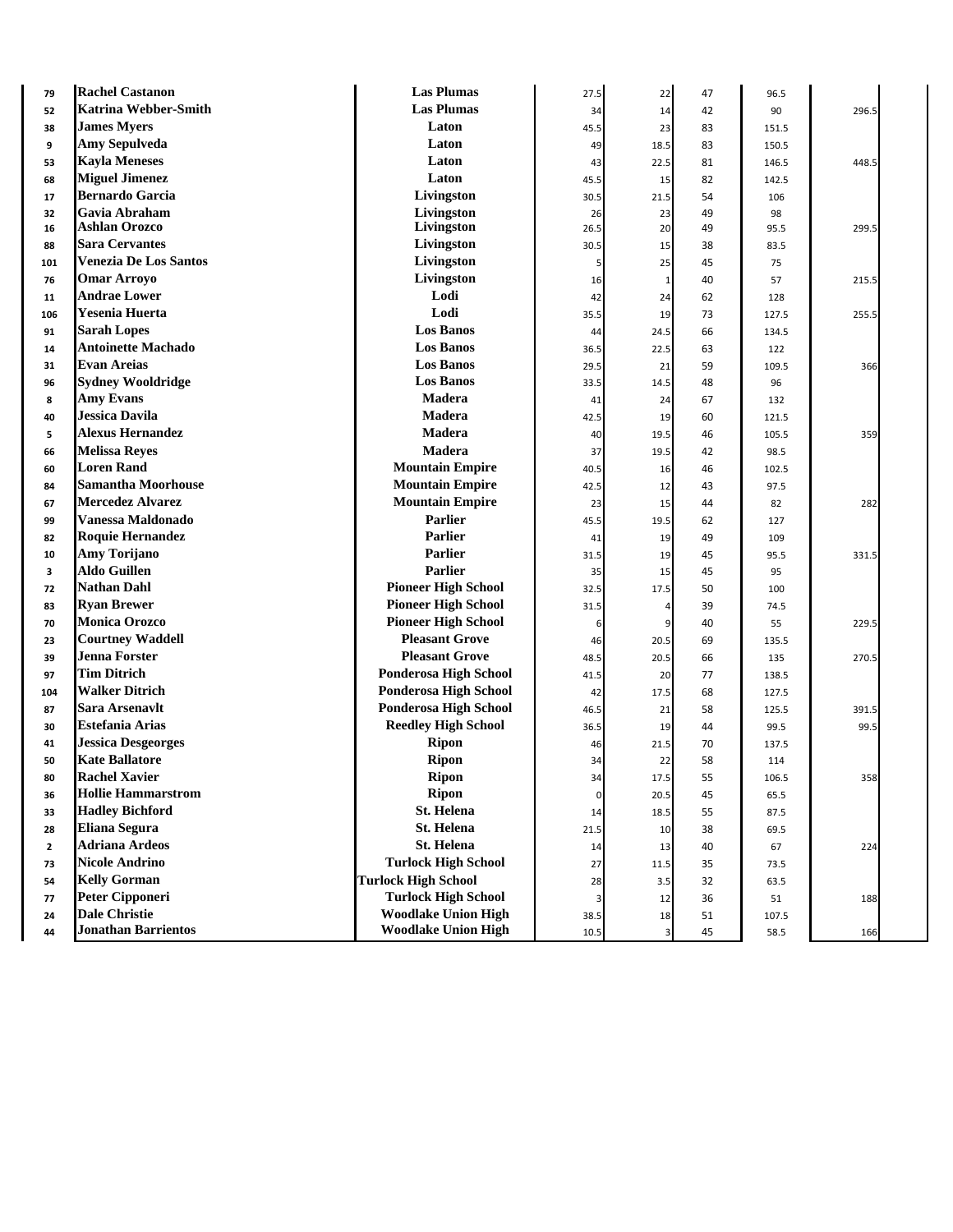|                |                                            |                                      | 50         | 25            | 100      | 175                |                             |      |
|----------------|--------------------------------------------|--------------------------------------|------------|---------------|----------|--------------------|-----------------------------|------|
|                |                                            |                                      |            |               |          |                    |                             |      |
| ID             | Number Contestant                          |                                      | Journal    |               | Written  |                    | <b>Team</b><br><b>Score</b> |      |
|                | <b>Ariel Barcelos</b>                      | <b>Chapter</b><br>Chowchilla         |            | <b>Budget</b> |          | <b>Total score</b> |                             | Rank |
| 15             | <b>James Myers</b>                         | Laton                                | 50         | 19.5          | 83<br>83 | 152.5              |                             |      |
| 38<br>9        | Amy Sepulveda                              | Laton                                | 45.5       | 23            | 83       | 151.5              |                             |      |
| 61             | <b>Madeline Tank</b>                       | <b>Elk Grove</b>                     | 49<br>45.5 | 18.5<br>20    | 84       | 150.5<br>149.5     |                             |      |
| 64             | <b>Meagan Dunlap</b>                       | Highland-Bakersfield                 | 44.5       | 23            | 81       | 148.5              |                             |      |
| $\overline{7}$ | <b>Allex Brandon</b>                       | <b>Kingsburg</b>                     | 46         | 20            | 82       | 148                |                             |      |
| 53             | <b>Kayla Meneses</b>                       | Laton                                | 43         | 22.5          | 81       | 146.5              |                             |      |
| 62             | <b>Maram Misleh</b>                        | Chowchilla                           | 44.5       | 19            | 80       | 143.5              |                             |      |
| 68             | <b>Miguel Jimenez</b>                      | Laton                                | 45.5       | 15            | 82       | 142.5              |                             |      |
| 26             | <b>Derek Veenstra</b>                      | <b>Escalon</b>                       | 35.5       | 23.5          | 83       | 142                |                             |      |
| 69             | <b>Milan Guron</b>                         | <b>Highland-Bakersfield</b>          | 44.5       | 22            | 75       | 141.5              |                             |      |
| 103            | <b>Wade Colburn</b>                        | <b>Fallbrook</b>                     | 47         | 19.5          | 75       | 141.5              |                             |      |
| 47             | <b>Kaity Carpenter</b>                     | Galt                                 | 39         | 22            | 80       | 141                |                             |      |
| 86             | <b>Samuel Mercado</b>                      | Chowchilla                           | 44.5       | 17.5          | 79       | 141                |                             |      |
| 94             | <b>Suzanne Paine</b>                       | Galt                                 | 48         | 21.5          | 70       | 139.5              |                             |      |
| $\mathbf{1}$   | <b>Aaliyah Wallace</b>                     | <b>Escalon</b>                       | 46.5       | 21.5          | 71       | 139                |                             |      |
| 51             | Kathleen Furtado                           | <b>Highland-Bakersfield</b>          | 37.5       | 23            | 78       | 138.5              |                             |      |
| 90             | <b>Sarah Allen</b>                         | <b>Fresno-Central</b>                | 44         | 23.5          | 71       | 138.5              |                             |      |
| 95             | <b>Sydney Reese</b>                        | <b>East Nicolaus</b>                 | 49         | 24.5          | 65       | 138.5              |                             |      |
| 97             | Tim Ditrich                                | <b>Ponderosa High School</b>         | 41.5       | 20            | 77       | 138.5              |                             |      |
| 46             | <b>Josh Fridland</b>                       | <b>Kingsburg</b>                     | 39         | 16            | 83       | 138                |                             |      |
| 41             | <b>Jessica Desgeorges</b>                  | <b>Ripon</b>                         | 46         | 21.5          | 70       | 137.5              |                             |      |
| 55             | <b>Kendall Cahill</b>                      | <b>Elk Grove</b>                     | 36.5       | 20            | 81       | 137.5              |                             |      |
| 12             | Andrea Herrera                             | <b>Escalon</b>                       | 44         | 21            | 72       | 137                |                             |      |
| 35             | <b>Haley Davis</b>                         | Highland-Bakersfield                 | 44.5       | 20            | 72       | 136.5              |                             |      |
| 23             | <b>Courtney Waddell</b>                    | <b>Pleasant Grove</b>                | 46         | 20.5          | 69       | 135.5              |                             |      |
| 37             | <b>Iman Mosleh</b>                         | Chowchilla                           | 41         | 15            | 79       | 135                |                             |      |
| 39             | <b>Jenna Forster</b>                       | <b>Pleasant Grove</b>                | 48.5       | 20.5          | 66       | 135                |                             |      |
| 91             | <b>Sarah Lopes</b>                         | <b>Los Banos</b><br><b>Fallbrook</b> | 44         | 24.5          | 66       | 134.5              |                             |      |
| 81             | <b>Raquel Varela</b>                       | Galt                                 | 40.5       | 23            | 70       | 133.5              |                             |      |
| 42             | <b>Jodie Virtue</b><br><b>Alecia Moody</b> | <b>Kingsburg</b>                     | 39         | 24            | 70       | 133                |                             |      |
| 4              | <b>Amy Evans</b>                           | Madera                               | 43.5<br>41 | 21<br>24      | 68<br>67 | 132.5<br>132       |                             |      |
| 8<br>57        | <b>Kristen Wright</b>                      | Galt                                 | 40.5       | 19            | 70       | 129.5              |                             |      |
| 11             | <b>Andrae Lower</b>                        | Lodi                                 | 42         | 24            | 62       | 128                |                             |      |
| 56             | <b>Kristen Edgerly</b>                     | <b>Kingsburg</b>                     | 35.5       | 21            | 71       | 127.5              |                             |      |
| 104            | <b>Walker Ditrich</b>                      | <b>Ponderosa High School</b>         | 42         | 17.5          | 68       | 127.5              |                             |      |
| 106            | Yesenia Huerta                             | Lodi                                 | 35.5       | 19            | 73       | 127.5              |                             |      |
| 99             | Vanessa Maldonado                          | <b>Parlier</b>                       | 45.5       | 19.5          | 62       | 127                |                             |      |
| 87             | Sara Arsenavlt                             | Ponderosa High School                | 46.5       | 21            | 58       | 125.5              |                             |      |
| 107            | <b>Zach Farris</b>                         | <b>Escalon</b>                       | 32         | 23            | 70       | 125                |                             |      |
| 49             | <b>Karely Ruiz</b>                         | <b>Calexico</b>                      | 41         | 12.5          | 71       | 124.5              |                             |      |
| 98             | <b>Tony Hernandez</b>                      | <b>Calexico</b>                      | 36.5       | 22            | 65       | 123.5              |                             |      |
| 59             | <b>Linsay Stevens</b>                      | <b>Herlong</b>                       | 43         | 20            | 60       | 123                |                             |      |
| 14             | <b>Antoinette Machado</b>                  | <b>Los Banos</b>                     | 36.5       | 22.5          | 63       | 122                |                             |      |
| 63             | <b>Matthew Hanlin</b>                      | <b>Fresno-Central</b>                | 42.5       | 22.5          | 57       | 122                |                             |      |
| 25             | <b>Davis Neary</b>                         | <b>El Capitan</b>                    | 35.5       | 21            | 65       | 121.5              |                             |      |
| 27             | <b>Dylan Castillo</b>                      | <b>Calexico</b>                      | 39         | 20.5          | 62       | 121.5              |                             |      |
| 40             | Jessica Davila                             | <b>Madera</b>                        | 42.5       | 19            | 60       | 121.5              |                             |      |
| 19             | <b>Cassie Hanlin</b>                       | <b>Fresno-Central</b>                | 41.5       | 14.5          | 63       | 119                |                             |      |
| 6              | Ali Morgan                                 | <b>El Capitan</b>                    | 46.5       | 15            | 56       | 117.5              |                             |      |
| 13             | <b>Andrea Pineda</b>                       | Calexico                             | 44.5       | 20            | 53       | 117.5              |                             |      |
| 65             | <b>Melani Fletcher</b>                     | <b>Kern Valley</b>                   | 37         | 20            | 58       | 115                |                             |      |
| 29             | <b>Elizabeth Raya</b>                      | <b>Arbuckle</b>                      | 41.5       | 21            | 52       | 114.5              |                             |      |
| 45             | <b>Jordan Gravert</b>                      | <b>Elk Grove</b>                     | 33         | 21.5          | 60       | 114.5              |                             |      |
| 50             | <b>Kate Ballatore</b>                      | <b>Ripon</b>                         | 34         | 22            | 58       | 114                |                             |      |
| 34             | <b>Haleigh Fuentes</b>                     | <b>East Nicolaus</b>                 | 45         | 21            | 45       | 111                |                             |      |